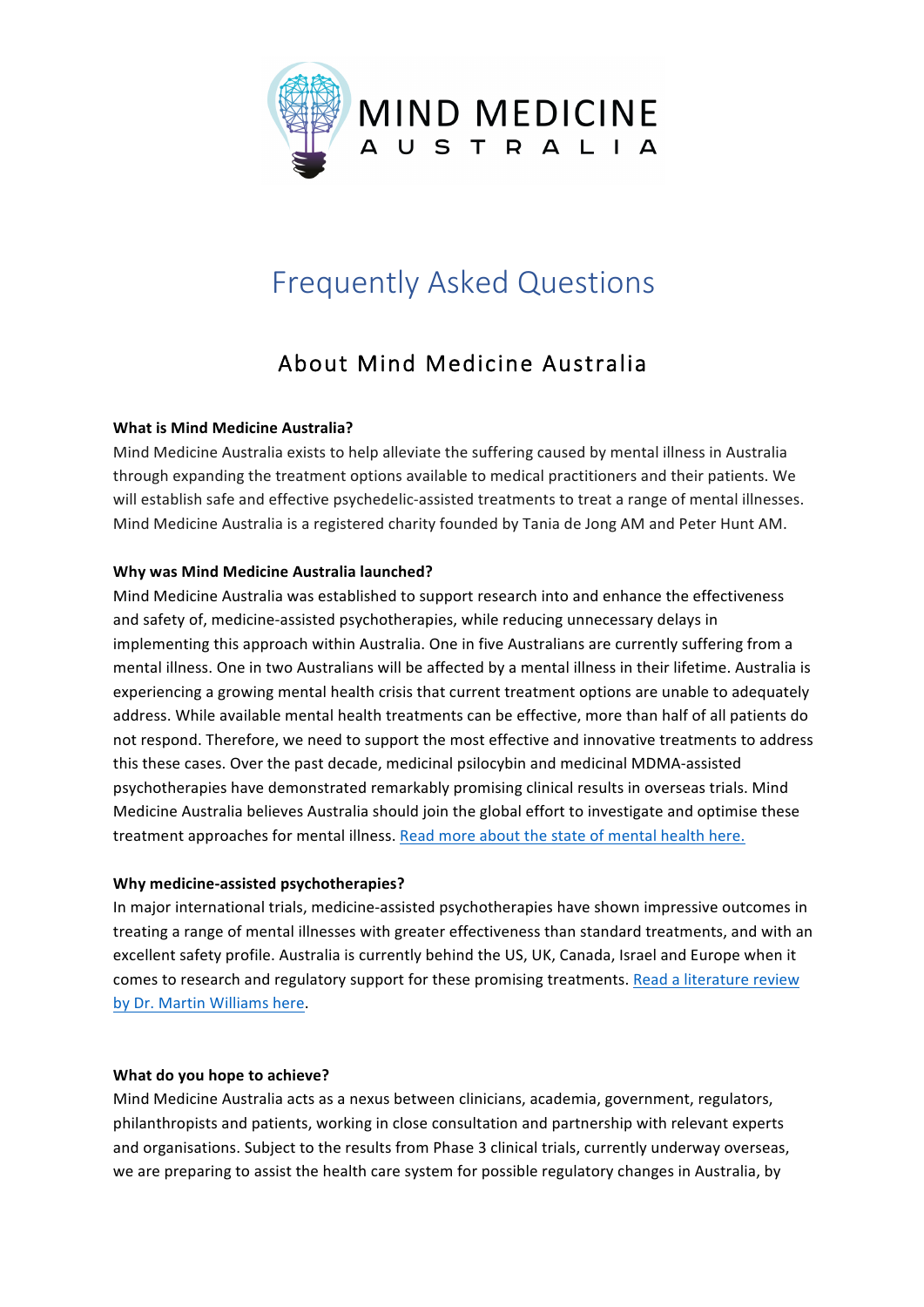

supporting clinical research and developing a clinical implementation framework and therapist training protocols. We are also educating and engaging relevant stakeholder groups and the general public to increase awareness and to drive best practice.

# **What is Mind Medicine Australia's Professional Development program?**

Knowledge, training and certification will be essential to ensure best practice for medicine-assisted psychotherapies. In partnership with leading organisations overseas and locally, we are establishing a Certificate in Psychedelic-Assisted Therapies (CPAT) program to support the integration of this novel approach into the Australian mental health service sector. The Mind Medicine Australia CPAT will give qualified clinicians the additional skills and awareness they need in order to safely and successfully facilitate medicine-assisted psychotherapies. Instruction will focus on a standardized approach to medicine-assisted psychotherapies that can be integrated with clinicians' existing psychotherapeutic experience and training. The CPAT will include a mix of face-to-face and online learning components.

# **What are MMA's plans for research?**

Mind Medicine Australia supports research that investigates the benefits, mechanisms and risks of medicine-assisted psychotherapies. We are particularly interested in novel research protocols that expand on research conducted by major universities overseas, and that seek to answer key questions to enhance clinical effectiveness and safety.

# **What policy change is MMA advocating for?**

We advocate for evidence-based policy that supports research and appropriate service provision for the therapeutic use of psychedelics alongside psychotherapy. Mind Medicine Australia is focused specifically on the clinical application of medicinal psilocybin and medicinal MDMA for certain mental illnesses. Our primary focus is the support of policies that will result in substantial improvement in mental health treatment outcomes for Australians (remission & response rates). Subject to continued supporting results from clinical trials, Mind Medicine Australia advocates for policies that will enable access to evidence-based medicine-assisted psychotherapies in a manner that is accessible and affordable to all Australians in need.

# How can I assist MMA to achieve its goals?

We are a small organisation doing big things. We rely on support from our partners and the community. You can help to support research and the development of medicine-assisted psychotherapies by:

- Donate **to Mind Medicine Australia** to support Psychedelic Research, Public Education, and Future Therapist Training
- Volunteer in-kind support, products and services
- Sharing our 1 page Mind Medicine Australia fact sheet with key facts and figures about the state of mental health in Australia and Mind Medicine Australia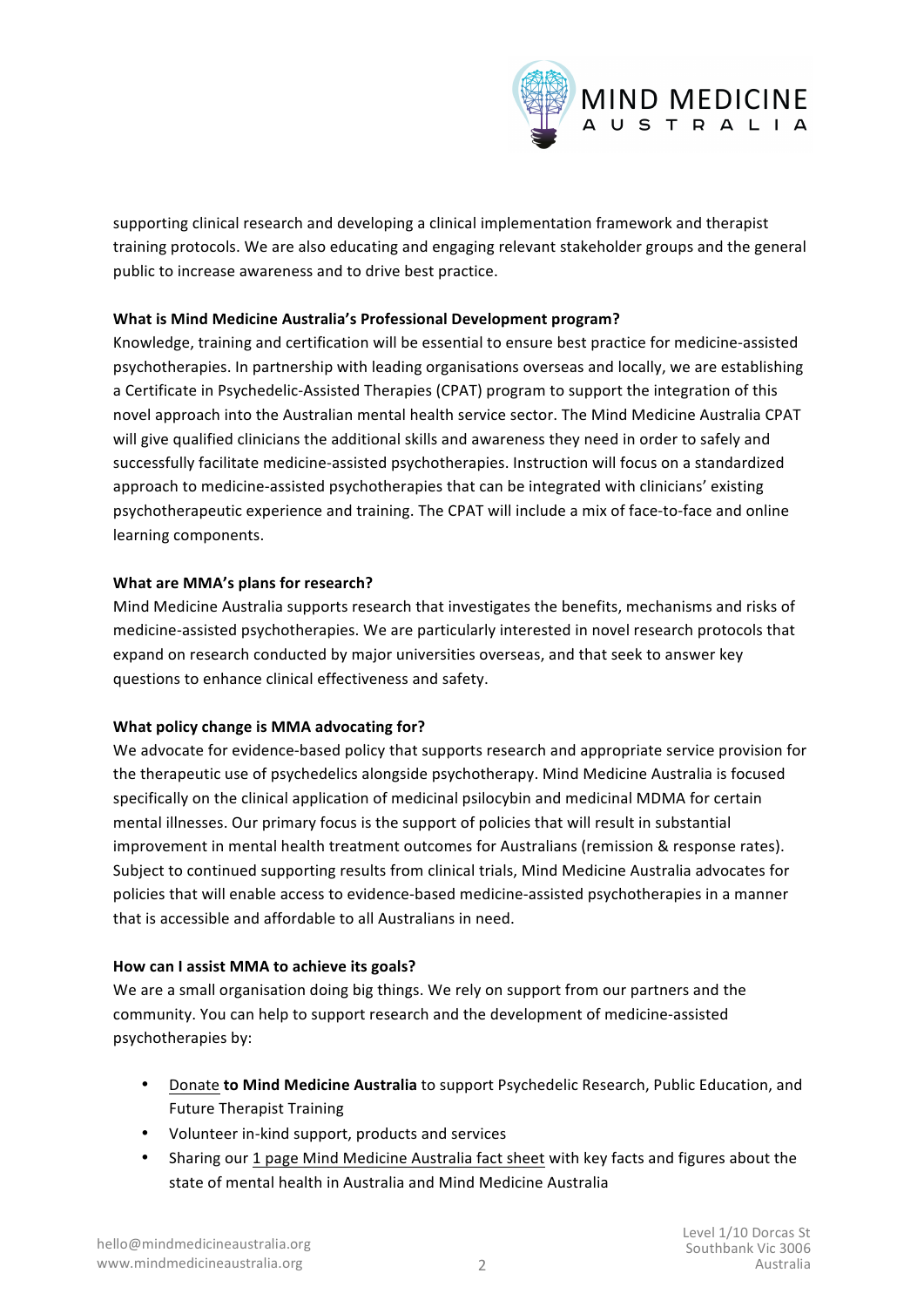

- Sharing our 2-minute [Animation](https://www.youtube.com/watch?v=VSO8UTQvYUw&feature=emb_logo) about medicine-assisted psychotherapies far and wide!
- Attending our webinars, screenings and live events, and bringing others along
- Setting up and joining local Mind Medicine Australia Chapters
- Connecting us with people and organisations within the medical fraternity, academia, government, regulatory agencies, philanthropy, and other relevant sectors;
- Reaching out to your local politicians, GPs and other health professionals
- Spreading the word to your friends and networks and share our social media posts
- Sharing the evidence for this treatment approach and contributing to scientific and open conversations about this promising approach.
- [Keeping](https://mindmedicineaustralia.org/mma-in-the-news/) up to date with the latest news about Psychedelic Medicine by accessing information from Mind Medicine's website and subscribing to our regular newsletter.

# About Psychedelics

#### **What are psychedelics?**

Psychedelics are chemical compounds which temporarily create changes in brain function including shifts in perception, thinking and feeling, which produces an 'altered state of consciousness'. The word psychedelic was coined by British psychiatrist Humphry Osmond, and means 'mind revealing'. The 'classical psychedelics' include substances like psilocybin (found in a variety of mushrooms), ayahuasca, mescaline, lysergic acid diethylamide (LSD) and dimethyltryptamine (DMT). Although not a classical psychedelic, MDMA is often included in this category due to some similarities in its effects and related clinical applications. Classical psychedelics appear to produce many of their effects through the activation of a specific serotonin receptor  $(SHT<sub>2A</sub>)$ , a receptor which research from Imperial College London has linked to enhancing openness and promoting a form of "active coping" in the brain.

#### **What are medicine-assisted psychotherapies?**

Medicine-assisted psychotherapies involve 'talk-therapy' alongside the ingestion of a psychedelic compound such as medicinal psilocybin, or medicinal MDMA. Researchers and clinicians often describe three distinct therapy phases that take place over several days: preparation, the psychedelic experience and integration. Importantly, the non-psychedelic elements of this approach are essential for both effectiveness and safety.

#### For how long have psychedelics been in use?

Historians and anthropologists have found that psychedelic agents have been utilised for thousands of years and in various contexts, from the medicinal to the ritualistic. The historical use of psychedelics in the West traces back to Ancient Greece's Eleusinian Mysteries, a ritualised initiation rite involving what anthropologists believe was a psychedelic drink, 'kykeon'. MDMA was first synthesised in 1912 by the German pharmaceutical company Merck, and LSD was first synthesised in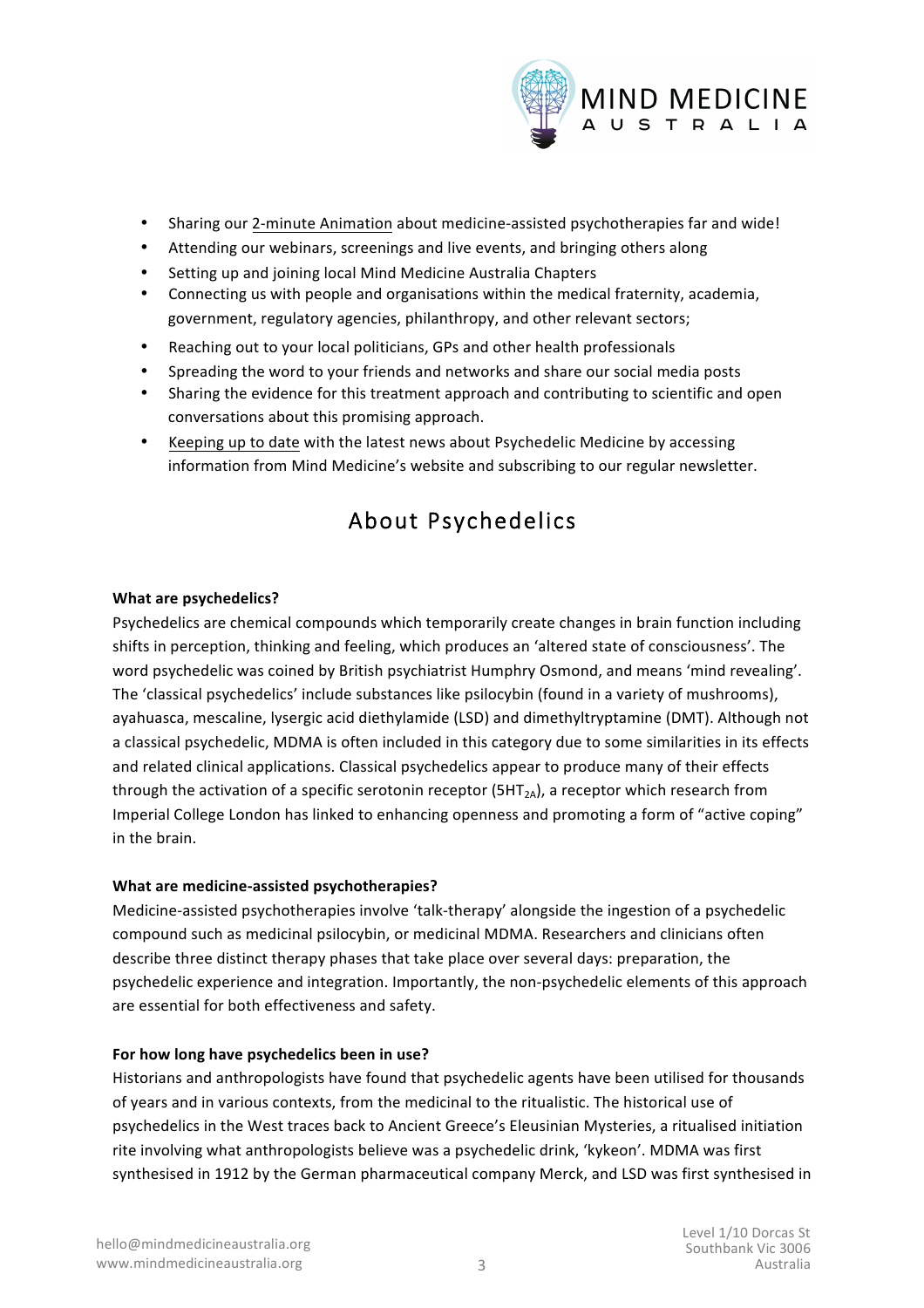

1938 by the Swiss chemist Albert Hofmann at Sandoz Laboratories. Hofmann also isolated psilocybin for the first time in 1957. In the 1950s, medicine-assisted psychotherapies were regarded by a large proportion of psychiatry as the next big breakthrough for treating mental illness, and was used for a range of conditions in tens of thousands of patients. Thousands of research papers were published on psychedelic therapy between 1950-1972. These documented their application as treatments for depression, anxiety, post-traumatic stress disorder (PTSD) and alcohol dependence.

# Why were these substances scheduled alongside drugs like heroin and crack cocaine? How did they get such a bad name?

Psychedelics were scheduled for predominantly political reasons. These centred on former US President Nixon's 'War on Drugs', which was used to suppress the anti-Vietnam war movement. Classical psychedelics and MDMA are currently Schedule 9 drugs in Australia (Schedule 1 in the USA). This category is reserved for substances considered by regulators to be without medical value, and with high abuse potential. Extensive research has shown that psychedelics do not meet either of these criteria. In addition to unjustified scheduling that has had a global impact through various international treaties, government funding and ethics committee support for research was completely stopped. Given that medicine-assisted psychotherapies were establishing themselves through the 1950s and 1960s as the 'next big thing' in psychiatry, this censoring of inquiry into such a promising line of research is unprecedented in the modern world. Former US officials within the Nixon administration have since admitted that their scheduling of psychedelics and certain other compounds was an attempt to suppress parts of society that posed a challenge to their world-view and political agenda.

#### **What is the evidence for their effectiveness?**

Internationally, there has been a resurgence of research into psychedelics at universities such as Harvard, Johns Hopkins, New York University, Stanford, Imperial College London, and the University of Zurich. Several well-controlled clinical trials have yielded promising results. The new data show that medicine-assisted psychotherapies frequently lead to remission from certain mental illnesses within a few doses, when administered with proper psychotherapeutic support before, during and after treatments. The proportion of participants who show positive clinical improvements, and the degree to which they improve, are substantially higher than clinical outcomes associated with currently available treatments. Psilocybin-assisted therapy can lead to remission in 60-80% of cases of anxiety and depression, whereas current existing treatments lead to remission in a maximum of 35-42% of cases. Read a literature review by our Scientific Officer here.

#### Are there advantages to medicine-assisted psychotherapies over other treatments?

Research over the past decade shows that with medicine-assisted psychotherapies, patients frequently experience a reduction in symptoms within a few sessions, with little in the way of sideeffects. This is a striking difference from traditional pharmacotherapy, such as with anti-depressants, where patients take medication daily for months, years, or indefinitely, and typically experience unpleasant or problematic side effects.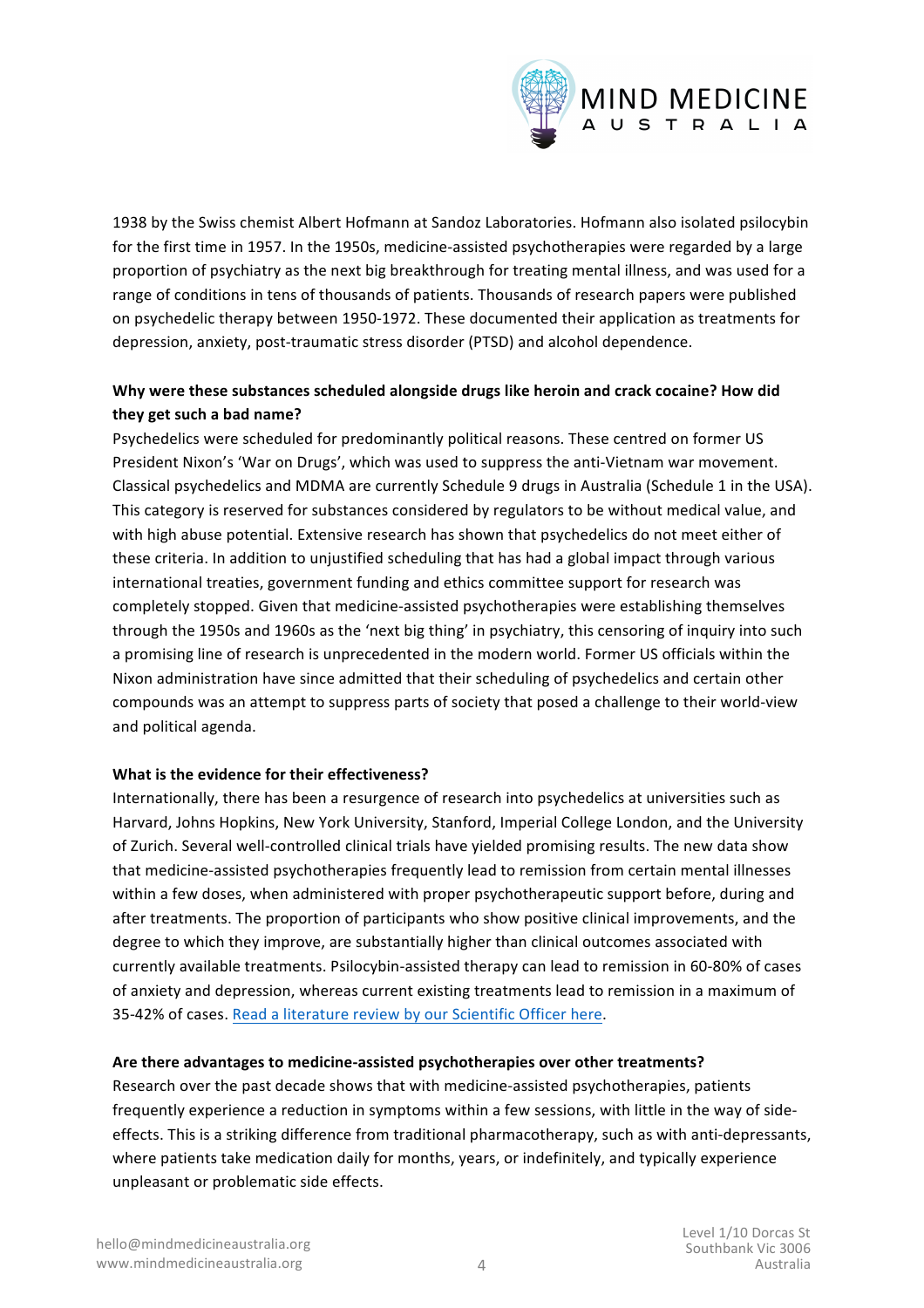

In terms of 'talk therapy', the time and financial commitment for ongoing treatment can be a barrier for many. More critically, only about half of patients respond to the drug and talk therapies in use today, with a majority of responders continuing to experience sub-diagnostic symptoms during and post-treatment, and high relapse rates.

Medicine-assisted psychotherapies have achieved substantially better clinical outcomes than the available talk and drug therapies, with far fewer 'therapeutic doses' required to achieve robust outcomes. Also, they are generally free from unpleasant or problematic side effects. Further work is needed to investigate how, and to what degree, clinical outcomes can be sustained following medicine-assisted psychotherapy; longer-term data from early studies suggest the outcomes might be sustained longer than available treatments, with avenues to explore to further sustain the change. 

# How effective are psychedelics compared with current treatments?

Current drug and talk therapies for depression and anxiety respond in 35-42% of cases, with high rates of sub-diagnostic symptoms and relapse. In a trial involving participants who had failed to respond to several different drug and talk therapies, psilocybin-assisted therapy substantially reduced depressive symptoms in over 65% of these 'treatment-resistant' patients.

In a trial using psilocybin-assisted therapy for smoking cessation, 80% of patients had quit smoking six months after the therapeutic sessions, and after one year, that figure was still at 67%. Typically, the current "gold-standard" smoking cessation treatments with similarly addicted participants can hope to achieve around a 20% quit rate at follow-up.

PTSD is notoriously hard to treat, with current anti-depressant pharmacotherapy achieving relief from symptoms in about 20% of sufferers. In recent trials, MDMA-assisted therapy led to remission in 67% of PTSD patients who had not previously responded to standard treatments for an average of 18 years. These trials have informed the current Phase 3 clinical trials, and the FDA's decision to designate MDMA and psilocybin as "Breakthrough Therapies", expediting research and the transition to prescription medicine.

#### **How do psychedelics work?**

A number of theories have been put forward to account for the therapeutic effects of psychedelics. The most prominent theories are based on recent brain imaging data. One way in which classical psychedelics may help with issues like depressive, addictive, and obsessive disorders is by allowing the brain and mind to 'break out' of repetitive and rigid styles of thinking, feeling and behaving. Psychedelics temporarily alter activity and increase connectivity between novel neural networks within the brain, breaking patients out of pathological patterns of thought and habit. Psychedelics primarily activate the 5HT2a receptor in the brain. Recent research suggests that this receptor aids adaptivity through enhancing sensitivity to context, learning and unlearning, cognitive flexibility and synaptogenesis (new neuronal connections).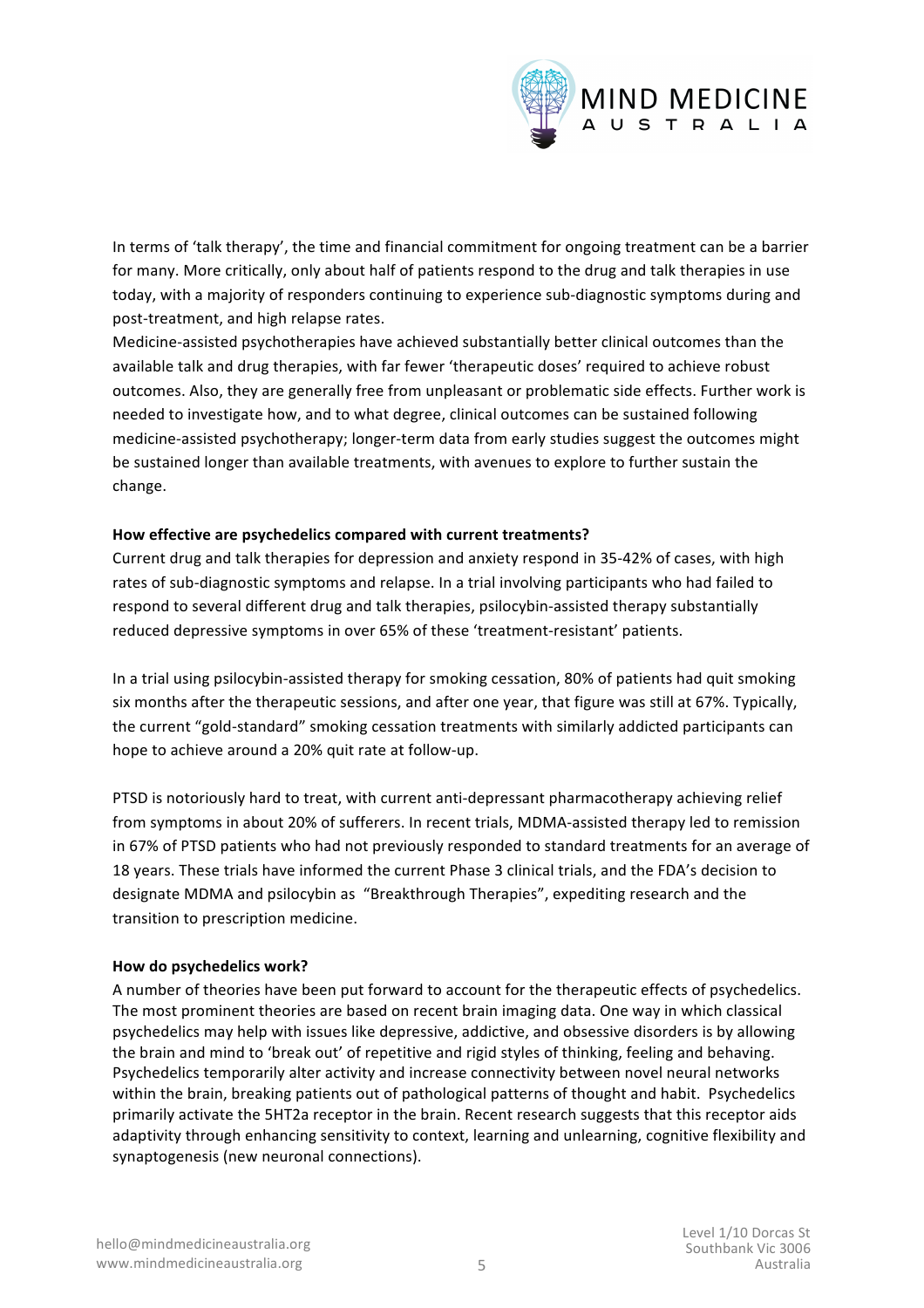

#### **What do psychedelics do?**

In a therapeutic setting, psychedelics frequently produce profound personal or existential insights, feelings of empathy and self-compassion, and a sense of connection or unity with other people, things and the world in general. Research shows that these characteristics are correlated to therapeutic outcomes and that patients regard these experiences among the most meaningful of their lives. In clinical settings, medicine-assisted-therapies create a fertile ground for change and for restoring patient agency.

#### What do brain imaging studies tell us about psychedelics?

Brain imaging studies have opened a window into the mechanisms of medicine-assisted psychotherapies and the study of consciousness itself. Psychedelics reduce the activity of a 'hub' structure in the brain called the Default Mode Network (DMN). The DMN is associated with rumination about the past, daydreaming and autobiography - our 'self-story', which can become distorted and overactive in mental illness. By temporarily decreasing the activity of the DMN, psychedelics appear to enable communication among more diverse brain regions, and possibly facilitate an opportunity to break free from dysfunctional beliefs and mental 'ruts'.

#### **How does MDMA work?**

MDMA is known for increasing feelings of trust and compassion whilst decreasing fear and defensiveness, which makes it easier for patients to be able to revisit their traumatic memories without debilitating anxiety, and to address them in various ways. MDMA-assisted therapy increases a sense of safety and self-compassion, whilst decreasing avoidance and defensiveness, allowing patients to revisit traumatic memories without producing re-traumatisation. MDMA has also been shown to decrease the reactivity of the amygdala, reducing the experience of fear associated with traumatic memory, allowing the processing of adverse events in psychotherapy.

#### **Is MDMA the same thing as the street drug Ecstasy?**

MDMA is not the same as "Ecstasy". Substances sold on the street may contain MDMA, but frequently also contain unknown adulterants. In clinical studies, pure MDMA has been shown to be safe for human consumption when taken at therapeutic doses.

#### How safe are these medicines/therapies?

Overall psychedelics have a good safety profile in both clinical trials and even in population use. There is negligible physiological toxicity or abuse potential, and little in the way of side-effects for eligible participants in trials. While the therapy can be challenging and bring up difficult experiences, these may be crucial to the therapeutic process; the majority of participants rate the experience as among the top five most significant of their lives. While the psychological risks are increasingly better understood and mitigated, fine attention to psychological support and a controlled clinical context is vital. Anxiety during the experience can be ameliorated with careful preparation by the individual and therapist as well as support during the active session. The use of medical monitoring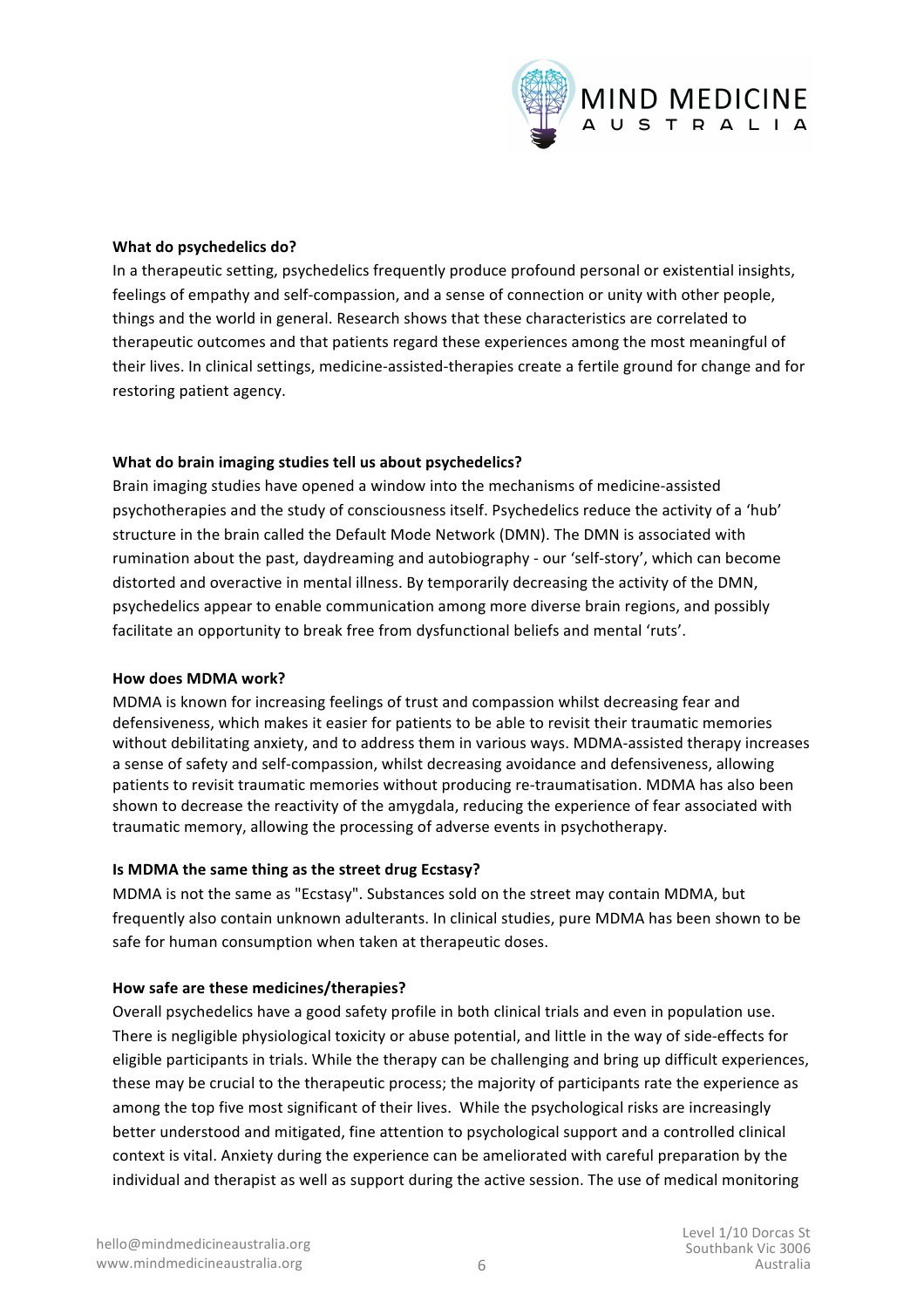

is also recommended, albeit in over 119 clinical trials thus far, there has been only one slight increase in heart rate as a physical side effect associated with MDMA.

#### I've heard that psychedelics can induce psychosis or can result in frightening experiences

While psychedelics are powerful substances, and can produce challenging experiences without appropriate support, there is no evidence that psychedelic use is linked to either mental illness or negative health outcomes. A meta-analysis published in the premier journal *Nature* found no link between psychedelic use (not within a clinical context) and psychosis across a cohort of 135,000 people. The researchers found that individuals who had taken psychedelics were not at increased risk of developing 11 indicators of mental-health problems, including: schizophrenia, psychosis, depression, anxiety disorders and suicide attempts. In contrast, it was found that lifetime psychedelic use was associated with decreased suicide risk and improved wellbeing. For patients with psychosis risk or complex personality disorders, medicine-assisted psychotherapies may involve complications, and is currently not recommended -further research is needed to determine the degree to which safety concerns are warranted. As a matter of caution, patients with these conditions are typically excluded from clinical trials of medicine-assisted psychotherapies.

# **Which mental illnesses are helped by psychedelics - based on recent studies?**

So far, psilocybin-assisted psychotherapy has shown great promise in the treatment of depression, anxiety and addiction in well-controlled Phase 2 clinical trials, with some evidence for successfully treating Obsessive Compulsive Disorder. New trials are underway for Dementia and Anorexia Nervosa. MDMA-assisted psychotherapy has been successfully used to treat PTSD and addiction; early clinical data also suggests an application for social anxiety in autistic adults.

#### **What does the future look like for medicine-assisted psychotherapies?**

This is a hugely exciting field with research to date showing very encouraging outcomes for patients, especially for post-traumatic stress disorder in conjunction with medicinal MDMA and medicinal psilocybin-assisted psychotherapy for end-of-life depression and anxiety and treatment resistant depression. The safety profile and strong effect sizes to date suggest that this could become an extremely important addition to our options for the treatment of severe and enduing maladies of the mind. In partnership with academic and industry leaders, Mind Medicine Australia is working to establish a Centre of Excellence in medicine-assisted psychotherapies - a world leading research institution to innovate the delivery, practice and understanding of medicine-assisted psychotherapies.